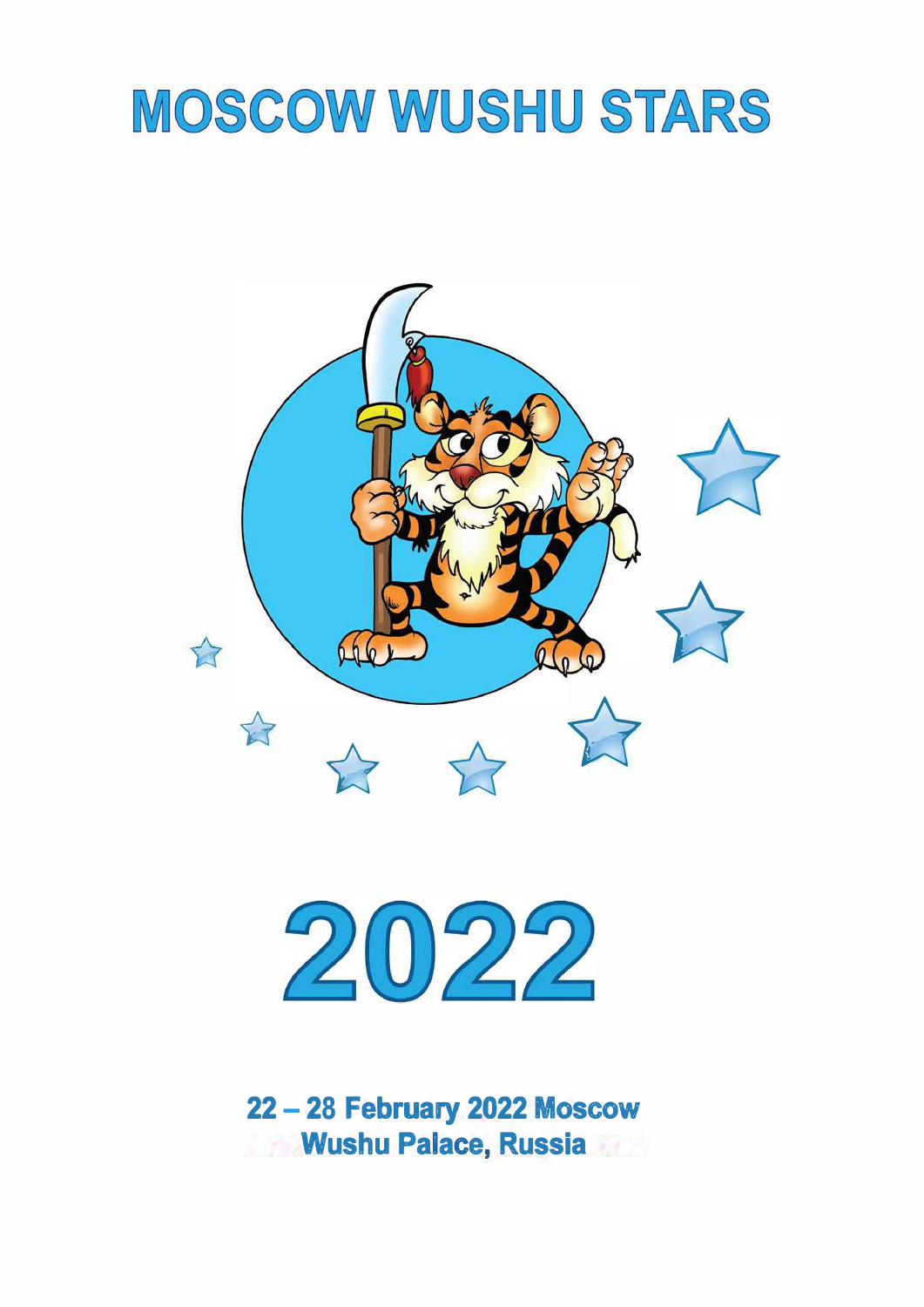

## **International Wushu Tournament MOSCOW WUSHU STARS 2022**

**22-28 February, 2022 Moscow (Russia)**

# **REGULATIONS**

## **1. DATE AND PLACE**

International tournament "Moscow Wushu Stars" will be held from 22<sup>nd</sup> to 28<sup>th</sup> February, 2022 in Moscow (Russia).

Teams must arrive not later than the 23rd February, 2022 prior to 14:00 (see Competition schedule).

## **2. COMPETITION VENUE**

Moscow Wushu Palace (address: 30/2, b. 1, Khersonskaya str, Moscow).

## **3. PARTICIPANTS**

3.1 Those eligible to participate are national teams from EWUF member countries and IWUF member countries.

3.2 All applications shall bear the signature of the respective team manager.

## **4. PARTICIPATION FEE**

**20 Euro** - for the 1st event. **10 Euro** - for the 2nd and 3rd event if any.

## **5. JUDGES**

Each team may send a qualified judge who must take part in the Judges' Refresher Course.

## **6. EVENTS**

## **6.1 TAOLU**

## **6.1.1 AGE CATEGORIES**

"Children B": full age 7-8 (only for Modern Taolu); "Children A": full age 9 – 11 (only for Modern and Traditional Taolu);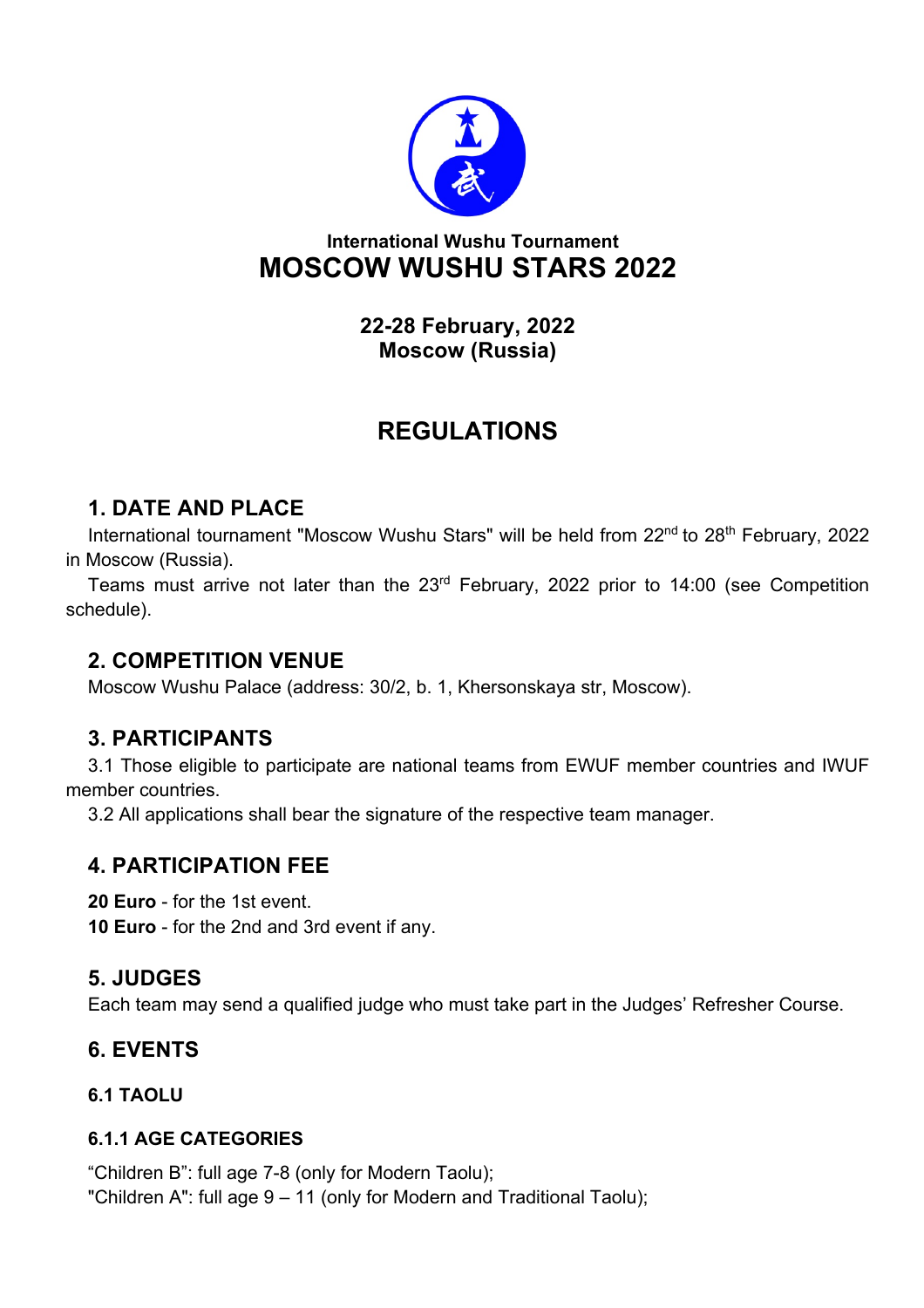"Cadets": full age  $12 - 14$ ; "Juniors": full age 15 – 17; "Adults": full age 18 – 35; "Senior": full age 36-60 (only for Traditional Taolu and Taijiquan).

## *The age calculation is based on the age on the 1st January, 2022.*

## **6.1.2 MODERN TAOLU**

#### Category "Children B" (age 7-8)

Basic routines: Changquan, Daoshu, Jianshu, Qiangshu, Gunshu, Nanquan, Nandao, Nangun (16, 18, 20 forms).

#### Category "Children A" (age 9-11)

Compulsory routines: Changquan (No 3 Elementary Routine), Daoshu, Jianshu, Qiangshu, Gunshu, Nanquan, Nandao, Nangun (Elementary Taolu 32 form), Taijiquan (24 forms), Taijijian (32 forms).

Dual events: 1) barehand; 2) with weapons (Compulsory IWuF Intermediate Routines).

## Category "Cadets" (age 12-14)

Compulsory routines: Changquan, Daoshu, Jianshu, Qiangshu, Gunshu (1st Set of International Competition Taolu), Nanquan, Nandao, Nangun (International Competition Taolu), Taijiquan (24 forms), Taijijian (32 forms).

Dual events: 1) barehand; 2) with weapons (compulsory IWuF Intermediate routines).

## Category "Juniors" (age 15-17)

Optional routines: Changquan, Daoshu, Jianshu, Qiangshu, Gunshu, Nanquan, Nandao, Nangun, Taijiquan, Taijijian.

Optional individual routines in junior competition will utilize the Non-Degree of Difficulty Scoring Method (comprising of A Group – Quality of Movements Scoring & B Group – Overall Performance Scoring only).

Dual events: 1) barehand; 2) with weapons (compulsory IWuF Intermediate routines).

## Category "Adults" (age 18-35)

Optional routines: Changquan, Daoshu, Jianshu, Qiangshu, Gunshu, Nanquan, Nandao, Nangun, Taijiquan, Taijijian.

Optional individual routines in adult competition will utilize the Non-Degree of Difficulty Scoring Method (comprising of A Group – Quality of Movements Scoring & B Group – Overall Performance Scoring only).

Dual events: 1) barehand; 2) with weapons (compulsory IWuF Intermediate routines).

## *Each athlete may, at most, register to participate in 4 events: 1 barehand modern taolu routine, 1 short weapon modern taolu routine, 1 long weapon modern taolu routine and 1 dual event.*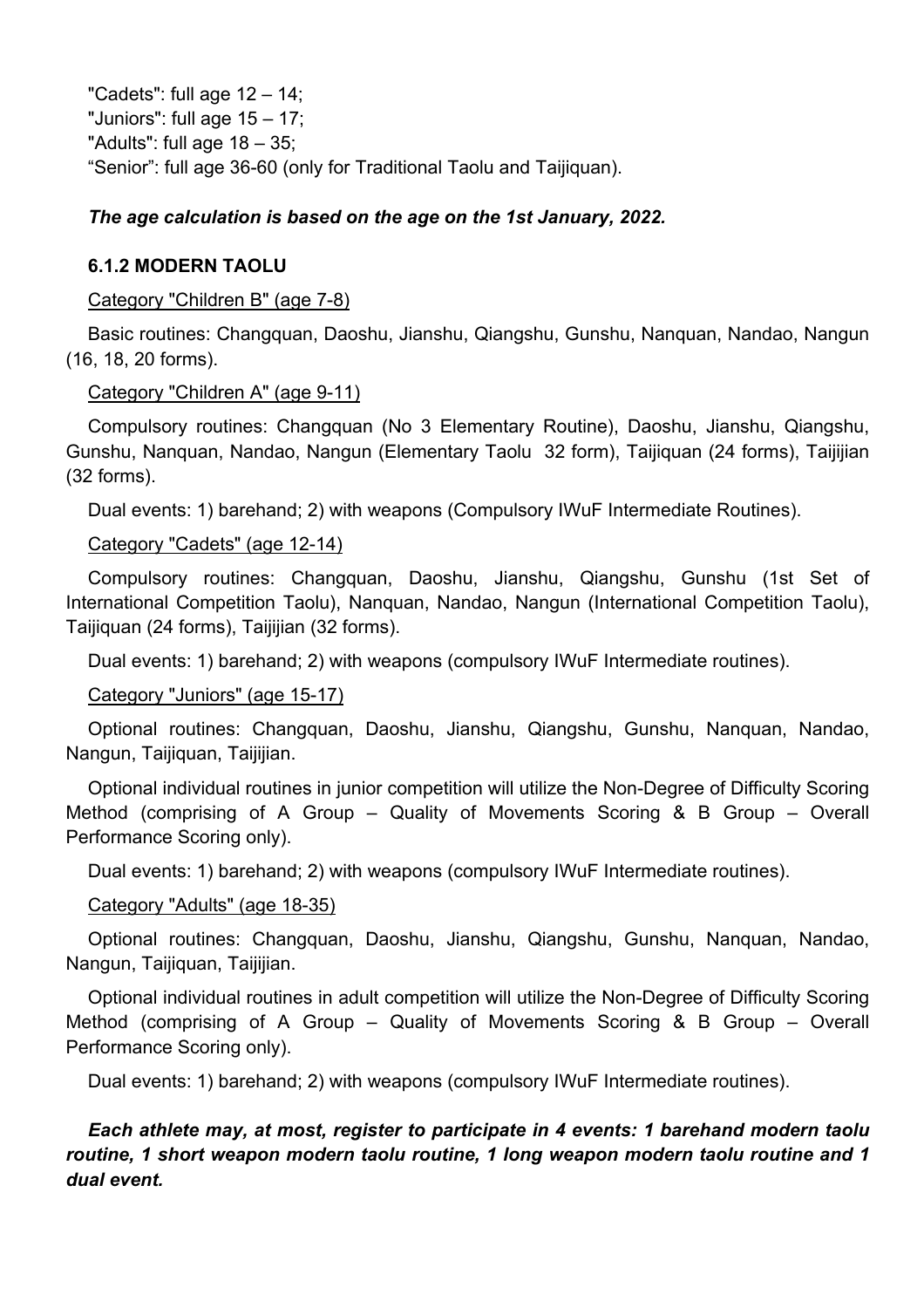#### **6.1.3 TRADITIONAL TAOLU**

#### **Traditional Barehand Routines**

Group 1. Traditional Bagua, Xingyi, Bajiquan

Group 2. Traditional Nanquan - Baimeiquan, Wuzuquan, Hongjiaquan, Huangjiaquan, Mojiaquan, Lijiaquan, Cailifoquan, Huheshuangxingquan, Liujiaquan,Heihuquan, Yumenquan etc.

Group 3. Yongchunquan (Wingchun) and Hequan Yongchunquan (Wingchun): 1st-6th Duan Routines, Traditional Yongchunquan barehand routines ((Xiaolianquan (xiunimtau), Xunqiao (Chumkiu), Biaozhi (Biuji)).

Group 4. Imitation styles: all imitation routines including Houquan, Yinzhuaquan, Zuiquan, Tanglangquan, Ditangquan, Zonghequan, Minghequan, Heihuquan etc.

Group 5. Traditional Tongbei, Fanzi, Chuojiao, Pigua

Group 6. Traditional Shaolinquan.

Group 7. Wudang styles: Zhang Sanfeng Taijiquan, Songxi Neijiaquan, Baxianquan, Xuanwuquan, Wudang Baguaquan, Wudang Xingyiquan, Tayiwuxingquan etc.

Group 8. Chaquan, Huaquan.

Group 9. Other traditional styles: baoquan, baimei (pakmei), liuhequan, gongliquan, yuejiaquan, etc. not belonging to previous categories.

#### **Traditional Weapon Routines**

Group 1. Traditional Gunshu,

Group 2. Traditional Short Weapon,

Group 3. Traditional Long Weapon,

Group 4. Traditional Double Weapon,

Group 5. Traditional Soft Weapon,

Group 6. Traditional Yongchunquan (Wingchun) weapon routines (Hudie shuangdao, Liudianban gun),

Group 7. Yongchunquan Wooden Dummy Routines.

#### **Traditional Duilian Events**

Group 1. Traditional barehand duilian events,

Group 2. Traditional duilian events with weapon.

*Each athlete is eligible to take part in no more than 4 events including: 2 barehand traditional taolu routines (from different groups), 1 traditional weapon routine and 1 traditional duilian routine OR 1 traditional barehand routine, 2 traditional weapon routines (from different groups) and 1 traditional duilian routine.*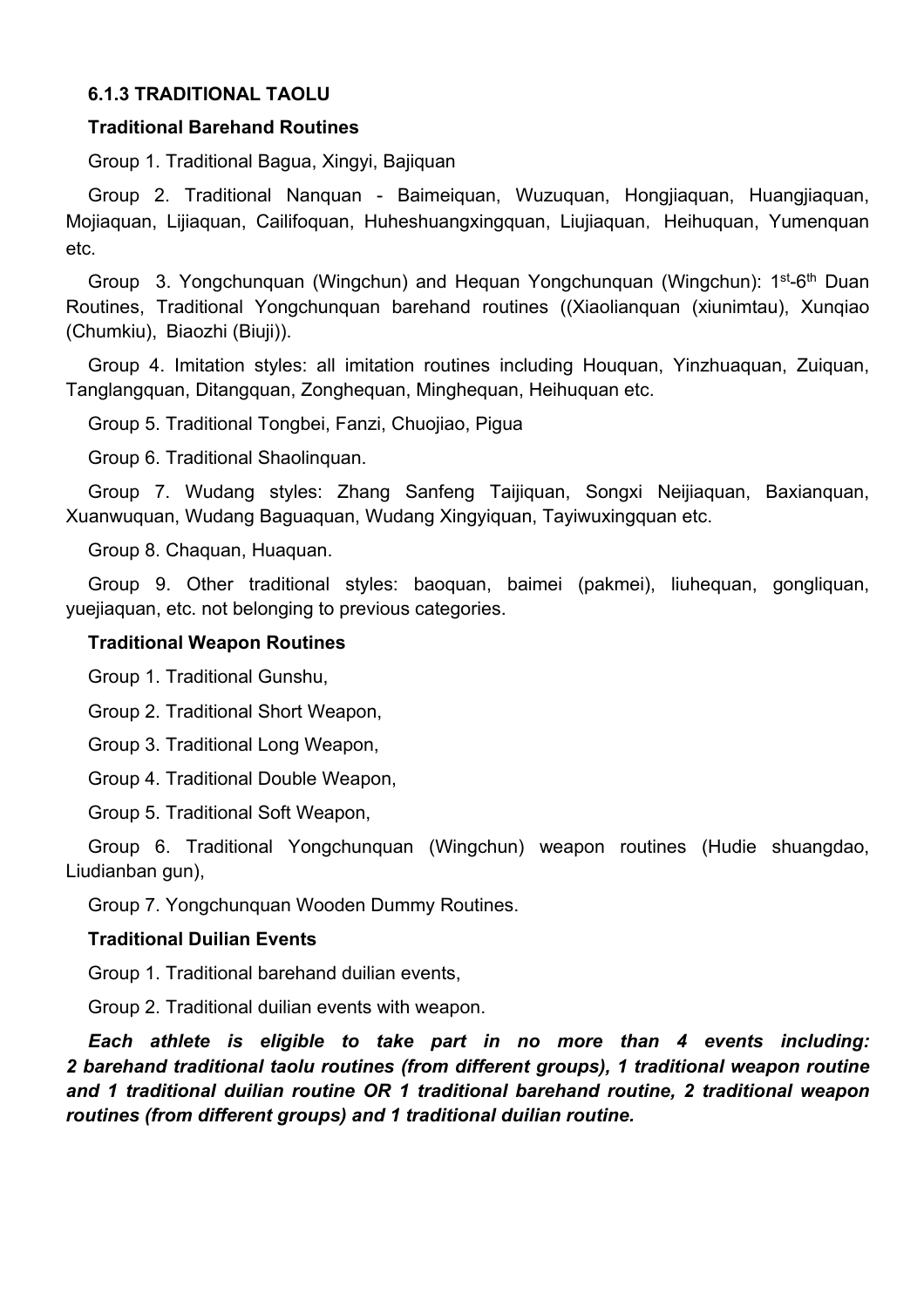## **6.1.4 TAIJIQUAN (only Cadets, Juniors, Adults, Seniors)**

#### **Taijiquan barehand routines**

Group 1. New Standardized routines (Yang Style Taijiquan, Chen Style Taijiquan);

Group 2. Compulsory routines (Simplified 24 Movements Taijiquan, 42 Movements Taijiquan);

Group 3. Traditional Routines (Yang Style Taijiquan, Chen Style Taijiquan, Wu Style Taijiquan, Sun Style Taijiquan, Wudang Taijiquan, He Style Taijiquan).

#### **Taijiquan weapon routines**

Group 1. New Standardized routines (Yang Style Taijijian, Chen Style Taijijian);

Group 2. Compulsory routines (Simplified 32 Movements Taijijian, 42 Movements Taijijian);

Group 3. Various Traditional Taiji Weapon Routines.

*Each athlete is eligible to take part in no more than 2 events including: 1 barehand taijiquan routine and 1 weapon taijiquan routine.*

## **6.2 SANDA (Contact Fighting):**

#### **6.2.1 Age categories**

" Children": age 12 – 13;

"Juniors B": age 14 – 15;

"Juniors A": age 16 – 17;

"Youth": age 18 – 20

"Adults": age 21 – 40.

## *The age calculation is based on the age on the 31st December, 2022*

## **6.2.2 Weight categories:**

(a) Children 12-13:

Male categories: 36 kg, 39 kg, 42 kg, 45 kg, 48 kg, 52 kg, 56 kg, 60 kg.

Female categories: 36 kg, 39 kg,42 kg, 45 kg, 48 kg, 52 kg, 56 kg, 60 kg.

(b) Juniors 14-15:

Male categories: 36 kg, 39 kg, 42 kg, 45 kg, 48 kg, 52 kg, 56 kg, 60 kg, 65 kg, 70 kg, 75 kg. Female categories: 36 kg, 39 kg,42 kg, 45 kg, 48 kg, 52 kg, 56 kg, 60 kg, 65 kg.

(c) Juniors 16-17:

Male categories: 42 kg, 45 kg, 48 kg, 52 kg, 56 kg, 60 kg, 65 kg, 70 kg, 75 kg, 80 kg, 85 kg. Female categories: 42 kg, 45 kg, 48 kg, 52 kg, 56 kg, 60 kg, 65 kg.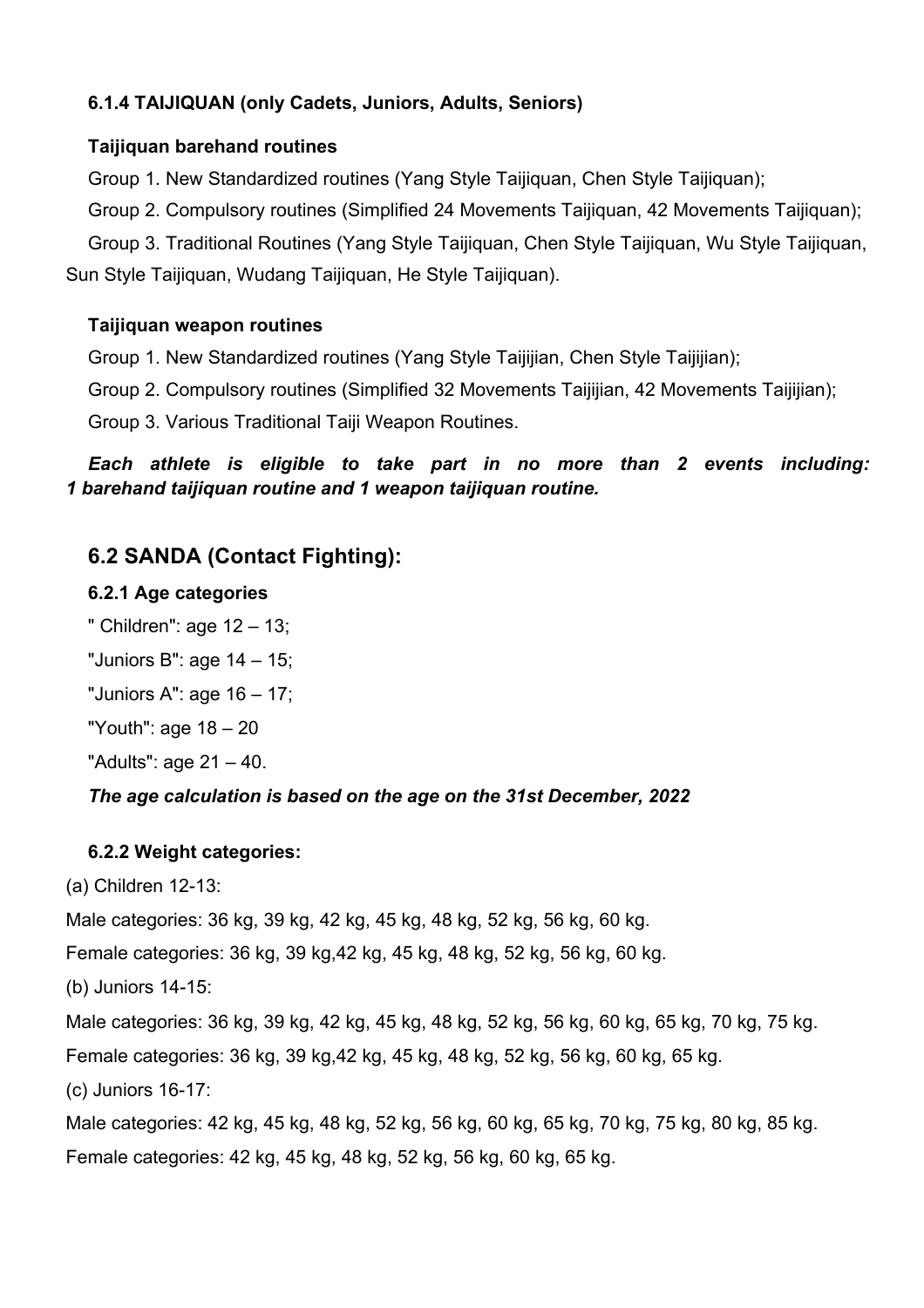(d) Youth (18 – 20)

Male categories: 48 kg, 52 kg, 56 kg, 60 kg, 65 kg, 70 kg, 75 kg, 80 kg, 85 kg, 90 kg, +90kg. Female categories: 48 kg, 52 kg, 56 kg, 60 kg, 65 kg, 70 kg, 75 kg.

(e) Adults (21 – 40):

Male categories: 48 kg, 52 kg, 56 kg, 60 kg, 65 kg, 70 kg, 75 kg, 80 kg, 85 kg, 90 kg, +90kg.

Female categories: 48 kg, 52 kg, 56 kg, 60 kg, 65 kg, 70 kg, 75 kg.

7.3.3 Competition will be held under EWUF SANDA Rules http://www.ewuf.org/assets/ewuf\_rules\_of\_sanda.pdf

## **Nota bene! All punches (including single) and kicks to the head are strictly forbidden for Junior category (12-13; 14-15; 16-17 years).**

7.3.4 Each competitor is required to possess two (2) sets of competition costumes: one (1) set in blue and one (1) set in red. Gloves, helmets and chest protectors (red and blue) will be provided by the Organizing Committee.

Each competitor is required to possess their own mouth guard, jockstrap, and instep guard.

7.3.5 Leitai Platform shall be used for fights.

## **6.3 TUISHOU**

## **6.3.1 Age categories**

"Juniors B": full age 15 – 17 (male and female), under 48 under 80

"Adults": full age 18 – 35 (male and female).

## **6.3.2 Weight categories.**

48kg; 52kg; 56kg; 60kg; 65kg; 70kg; 75kg; 80kg; 85kg; 85kg+.

Competition will be held under EWUF TUISHOU Rules http://ewuf.org/assets/taiji\_tuishou\_rules.pdf

## **Dress and Protective Gear**

According to EWUF TUISHOU Rules, Article 8.

## **7. DRAWING-LOTS CEREMONY**

The drawing-lots of International tournament "Moscow Wushu Stars" will be conducted by the MWS Organizing Committee at 21:00 (Moscow Time) on February 22<sup>nd</sup>, 2022. The MWS Organizing Committee will draw on behalf of the teams that are unable to send a representative to attend.

## **8. WEIGHING-IN**

The initial weighing-in for Sanda and Tuishou athletes will take place at 15:00 (Moscow Time) on February 22<sup>nd</sup>, 2022.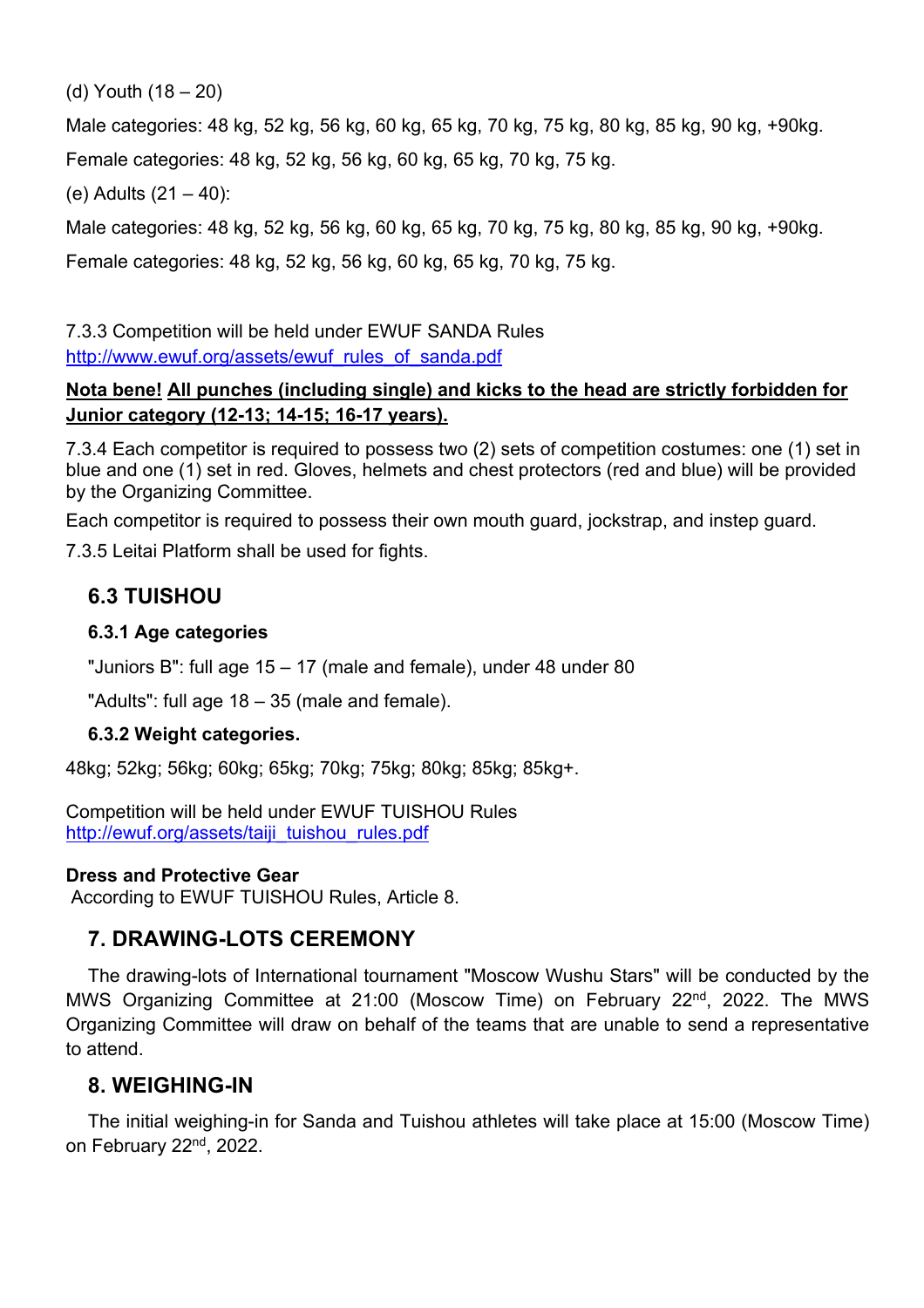## **9. COMPETITION METHODS**

9.1 Maximum entries for each athlete are not limited.

9.2 If there are less than 6 (six) competitors in the group they are added to another group which is closest.

9.3 In dual events different age categories, as well as men and women cannot be mixed.

9.4 The competition will be Individual Competition.

9.5 In Sanda competition the single knockout system will be adopted. If the number of competitors is three (3) or less, a single round–robin method will be adopted.

9.6 Following arrival and registration, the athletes will go through the initial weighing in and drawing lots formalities as stipulated in the schedule.

## **10. ENTRIES**

10.1 Preliminary entries should be sent before *10 th January, 2022* to nika-wushu@ya.ru.

10.2 The Final Entry Forms must be submitted through the electronic online registration system www.competitionbook.com no later than *22nd January, 2022*.

10.3 Penalty of 50 Euro will apply, if submitting Final Entry Form after the deadline.

10.4 The original Final Entry Form must be brought to the registration;

10.5 Final Entry Forms must be submitted only according to the published application form (self-made application forms will not be accepted);

10.6 All names and surnames must be typed in English.

## **11. ACCOMMODATION**

4 Star Hotel (lodging + 3 meals/day + transportation): Salut Hotel (Address: 119571, Russia, Moscow, Leninskiy prospect, 158),

Standard double room: 65 Euro per person per day. Standard single room: 75 Euro per person per day.

## **12. CONTACTS**

Contact person: +7 908 27 68 133 (Iraida Grebneva), nika-wushu@ya.ru

## **13. AWARDING**

There shall be separate awarding for all events. All the certificates will have a mention as follows: "International Tournament "Wushu Stars 2022".

The awarding shall be done following EWuF Rules unless stated otherwise.

In case there are more than 3 competitors, 3 medals are given. In case there are 3 competitors 1st and 2nd places are awarded. In case there are 2 competitors, only 1st pace is awarded.

In Sanda and Tuishou competition the top three place athletes within each weight category will receive a placing and award for both men and women. Third place athletes will be placed in juxtaposition.

## **14. OTHER MATTERS**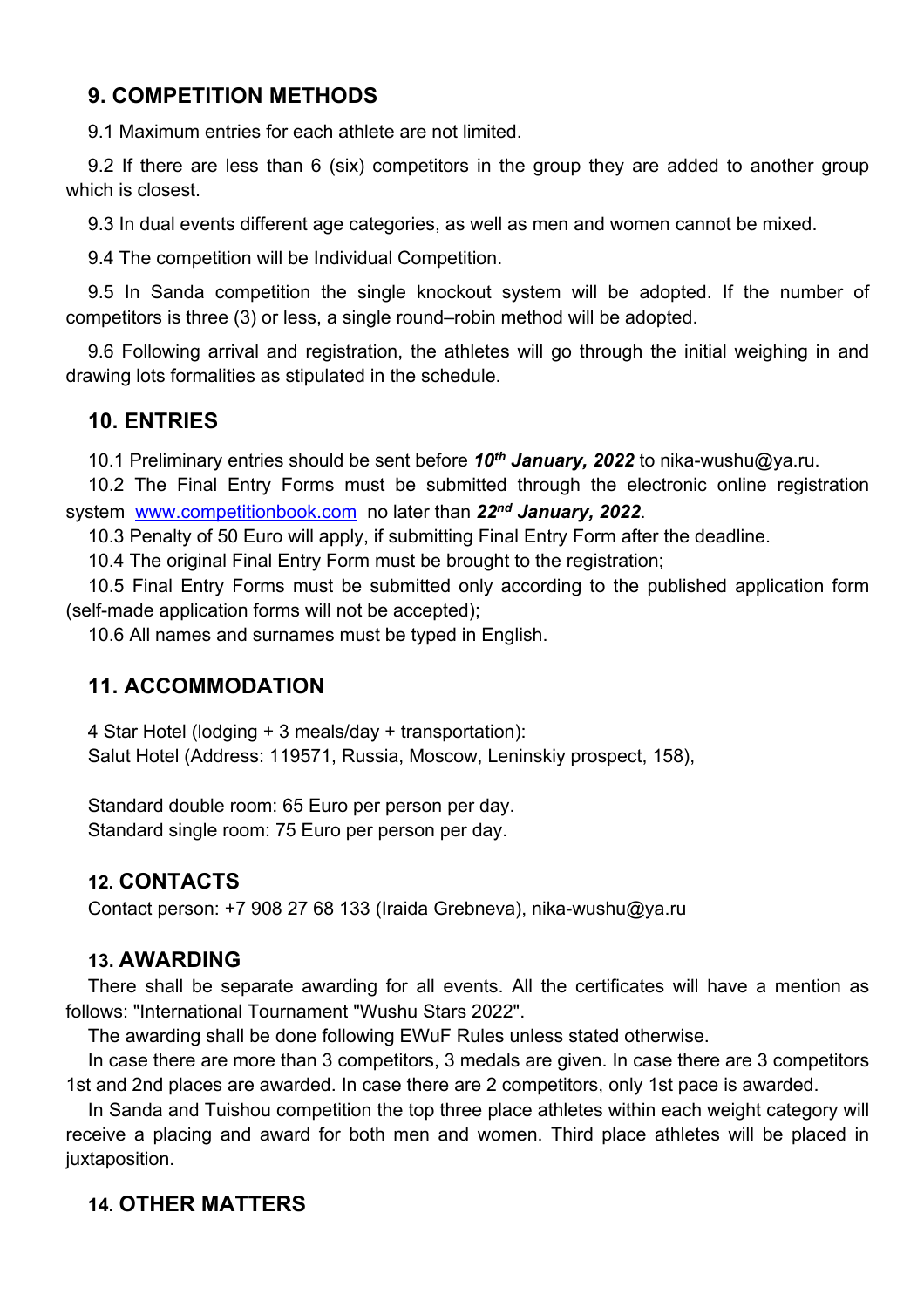## **Each team is required to bring the following:**

1. The original Final Entry Form;

- 2. For every competitor:
- Citizen passport (original);

- Health certificates (including ECG). The Health Certificate is only valid if it has been issued within a period 30 days prior to the competition; For Sanda, Tuishou athletes - health certificate showing electroencephalogram (EEG), electrocardiogram (ECG), blood pressure and heart rate in a medical check-up taken within 30 days before the day of registration. All names and surnames must be typed in English.

- Valid Life Insurance Certificate;
- Waiver of Liabilities.
- 4. A USB flash drive with national Anthem
- 5. A national flag

## *These regulations are considered to be the official invitation to the tournament!*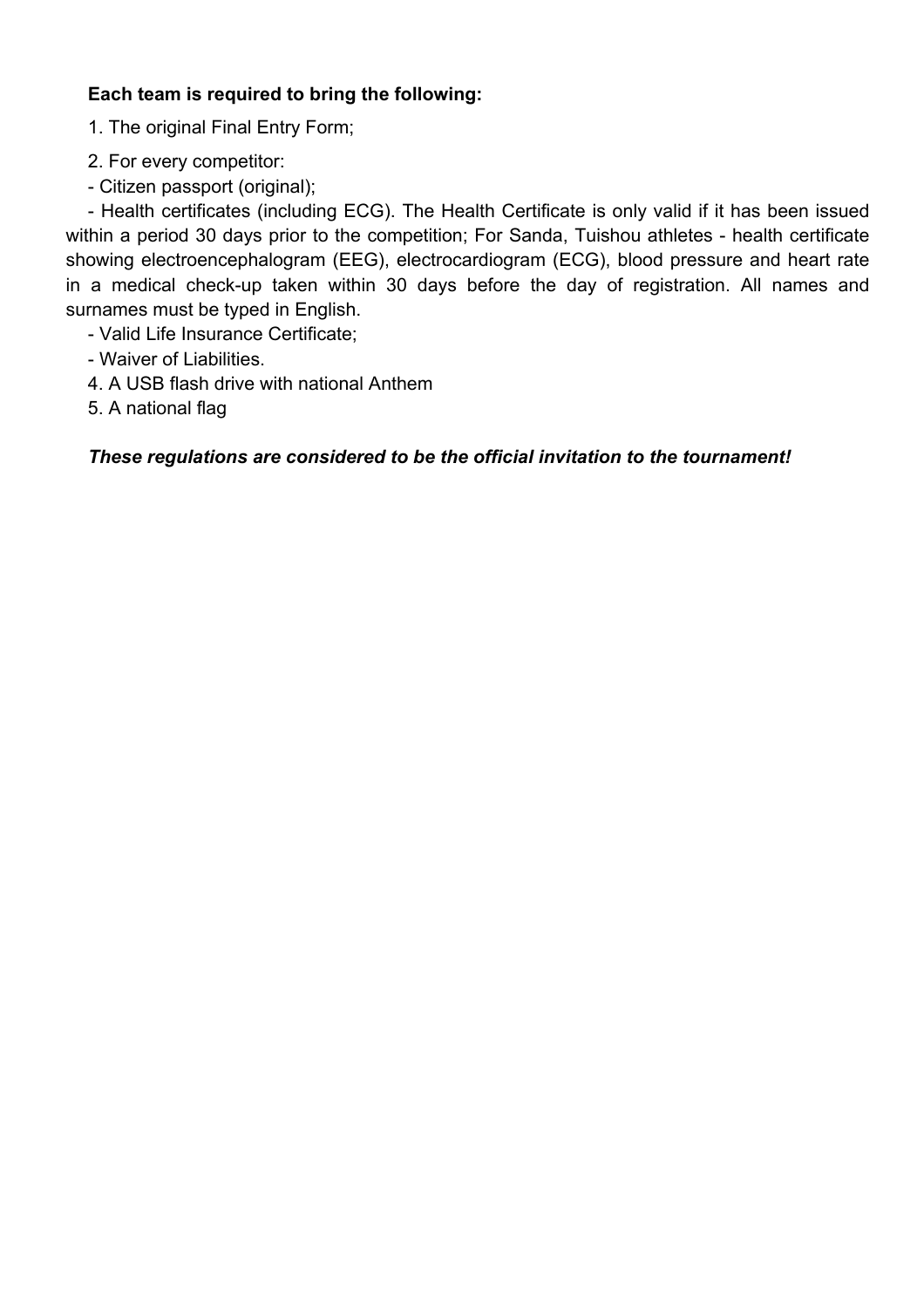

## **International Wushu Tournament MOSCOW WUSHU STARS 2022**

## **GENERAL SCHEDULE**

| <b>Date</b> | <b>Content</b>                                                                   | Venue                                |  |
|-------------|----------------------------------------------------------------------------------|--------------------------------------|--|
| 22.02.2022  | Teams' arrival                                                                   |                                      |  |
|             | <b>Registration 12.00-21.00</b><br>Weighing-in for Sanda and Tuishou 15.00-17.00 |                                      |  |
| 23.02.2022  | <b>Technical meeting</b>                                                         | <b>Salut Hotel</b>                   |  |
|             | (for coaches and team leaders) 17.00                                             |                                      |  |
|             | Judges' Refresher Course 18.00-20.00                                             |                                      |  |
| 24.02.2022  | Modern Taolu, Sanda competition                                                  |                                      |  |
|             | <b>Opening Ceremony 13.00</b>                                                    | <b>Moscow</b><br><b>Wushu Palace</b> |  |
| 25.02.2022  | Modern Taolu, Sanda competition                                                  |                                      |  |
|             | <b>Opening Ceremony</b>                                                          |                                      |  |
| 26.02.2022  | Modern Taolu, Sanda competition                                                  |                                      |  |
| 27.02.2022  | Traditional Wushu (Kungfu),<br><b>Tuishou competition</b>                        |                                      |  |
| 28.02.2022  | <b>Teams Departure</b>                                                           |                                      |  |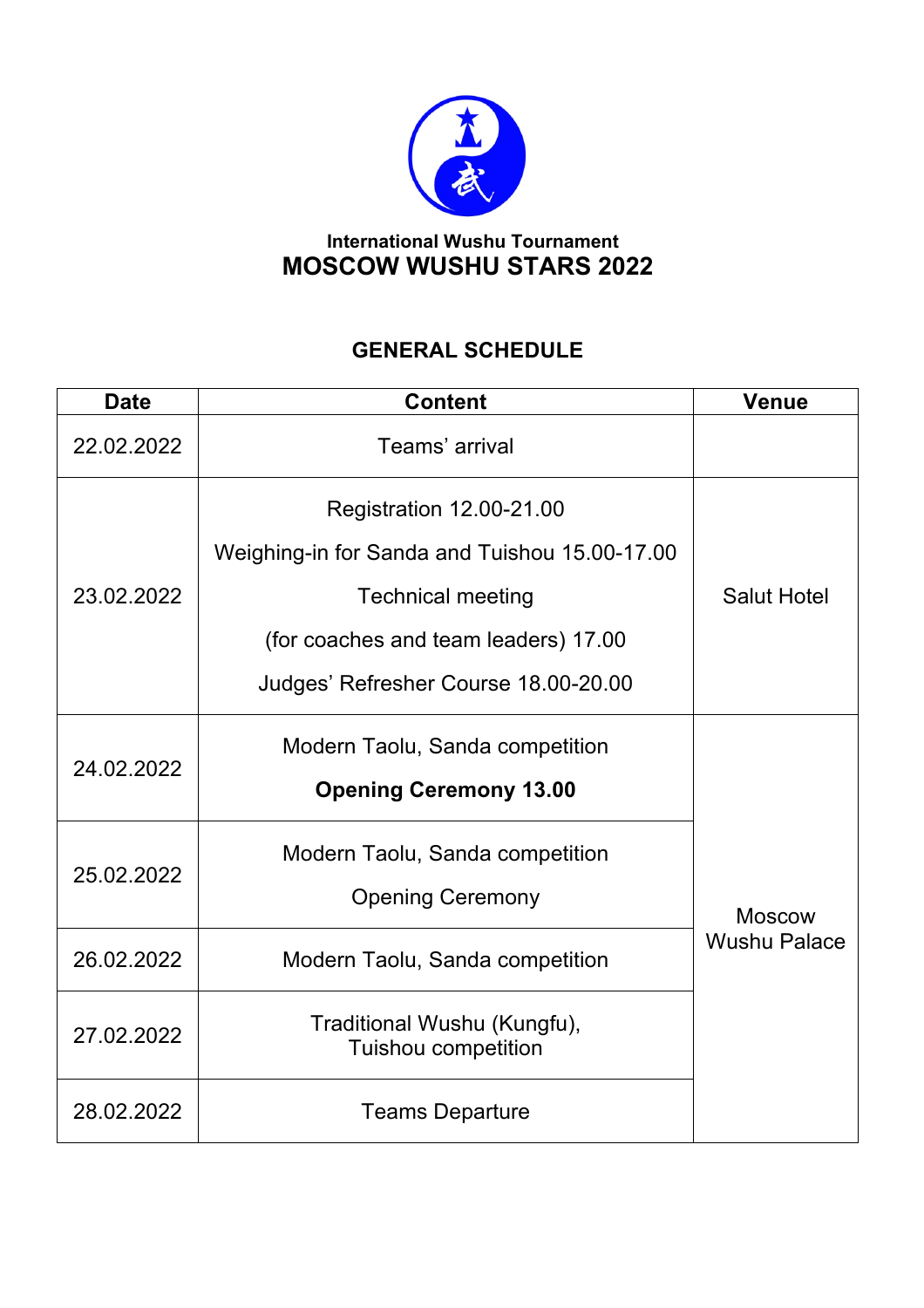|                                                                                                                                                                                                                                                                                                                                                                                                                                                                    | <b>International Wushu Tournament</b><br>"Moscow Wushu Stars 2022"           |                        |  |  |  |
|--------------------------------------------------------------------------------------------------------------------------------------------------------------------------------------------------------------------------------------------------------------------------------------------------------------------------------------------------------------------------------------------------------------------------------------------------------------------|------------------------------------------------------------------------------|------------------------|--|--|--|
|                                                                                                                                                                                                                                                                                                                                                                                                                                                                    | <b>WAIVER OF LIABILITIES</b>                                                 |                        |  |  |  |
|                                                                                                                                                                                                                                                                                                                                                                                                                                                                    | For Team Members including Observers                                         |                        |  |  |  |
|                                                                                                                                                                                                                                                                                                                                                                                                                                                                    |                                                                              | Picture of participant |  |  |  |
|                                                                                                                                                                                                                                                                                                                                                                                                                                                                    |                                                                              |                        |  |  |  |
| Date of Birth:                                                                                                                                                                                                                                                                                                                                                                                                                                                     |                                                                              |                        |  |  |  |
|                                                                                                                                                                                                                                                                                                                                                                                                                                                                    |                                                                              |                        |  |  |  |
|                                                                                                                                                                                                                                                                                                                                                                                                                                                                    | Status: *Athlete*Team Manager *Coach *Doctor *Observer* indicate your status |                        |  |  |  |
| the l, the the the the the the undersigned, knowingly and without duress, do voluntarily submit my Entry to the International Wushu<br>Tournament "Moscow Wushu Stars 2022". In consideration of the Organizing Committee accepting my<br>application, I hereby assume all risk of physical and mental injuries, disabilities and losses which may result<br>from or in connection with my participation in the International Wushu Tournament "Moscow Wushu Stars |                                                                              |                        |  |  |  |

2022". The International Wushu Tournament "Moscow Wushu Stars 2022" is hosted and organized by the Russian Wushu Federation, hereafter Russian Wushu Federation collectively refers as "Organizing Committee", acting for myself, heirs, personal officers, agents, representatives and assignees, I do hereby release the Organizing Committee, its officers, agents, representatives, volunteers, and other related members from all claims, actions, suits, and controversies at law or in equity by reason of any matter, cause or thing whatsoever that I may sustain as a result of or in connection with my participation in the International Wushu Tournament "Moscow Wushu Stars 2022". I fully understand that all medical attention or treatment afforded to me by the Russian Wushu Federation, its officers, representatives, volunteers, and all other related members will be of the first aid only, and hereby release the Russian Wushu Federation its officers, representatives, volunteers, and all other related members from any liability for such aid. I understand it is my obligation to obtain medical coverage. I agree to abide by and follow the Rules established by the EWUF and the Russian Wushu Federation, and I understand that my protest must be conducted in accordance with the rules of Arbitration. I understand that my personal behavior shall be expected to reflect a good image of Wushu while performing or while in the audience or in the hotel or other public places while in Russia. If I am attending only as an Observer I fully understand that my behavior is equally subject to conformity with expectations of good behaviour. Whether I am a participant or an observer the Organizing Committee reserves the right to caution me or have me removed from the competition area if the Organizing Committee deem my behavior to be undesirable. The Organizing Committee has the power to suspend a competitor or the entire team if any team member(s) including observers after having been warned continue to behalf in a manner that is contrary to the behavior expected.

I agree that my performance, attendance, and participation at the International Wushu Tournament "Moscow Wushu Stars 2022" may be filmed or otherwise recorded or released or telecast live. I consent that the Russian Wushu Federation to use my name, address, voices, poses, pictures and biographical data concerning full or parts, in any form or language, with or without other material, throughout the world, without limitation, for television, radio, video, theatrical medium picture, or any other medium by any devices now known or hereafter devised and I do hereby Waive any compensation in regard thereof as well as any future rights to the aforementioned.

**Furthermore if I am a participant in sanda events I declare** I hereby acknowledge and confirm my understanding and willingness to participate in the International Wushu Tournament "Moscow Wushu Stars 2022"event of full contact fighting called "sanda".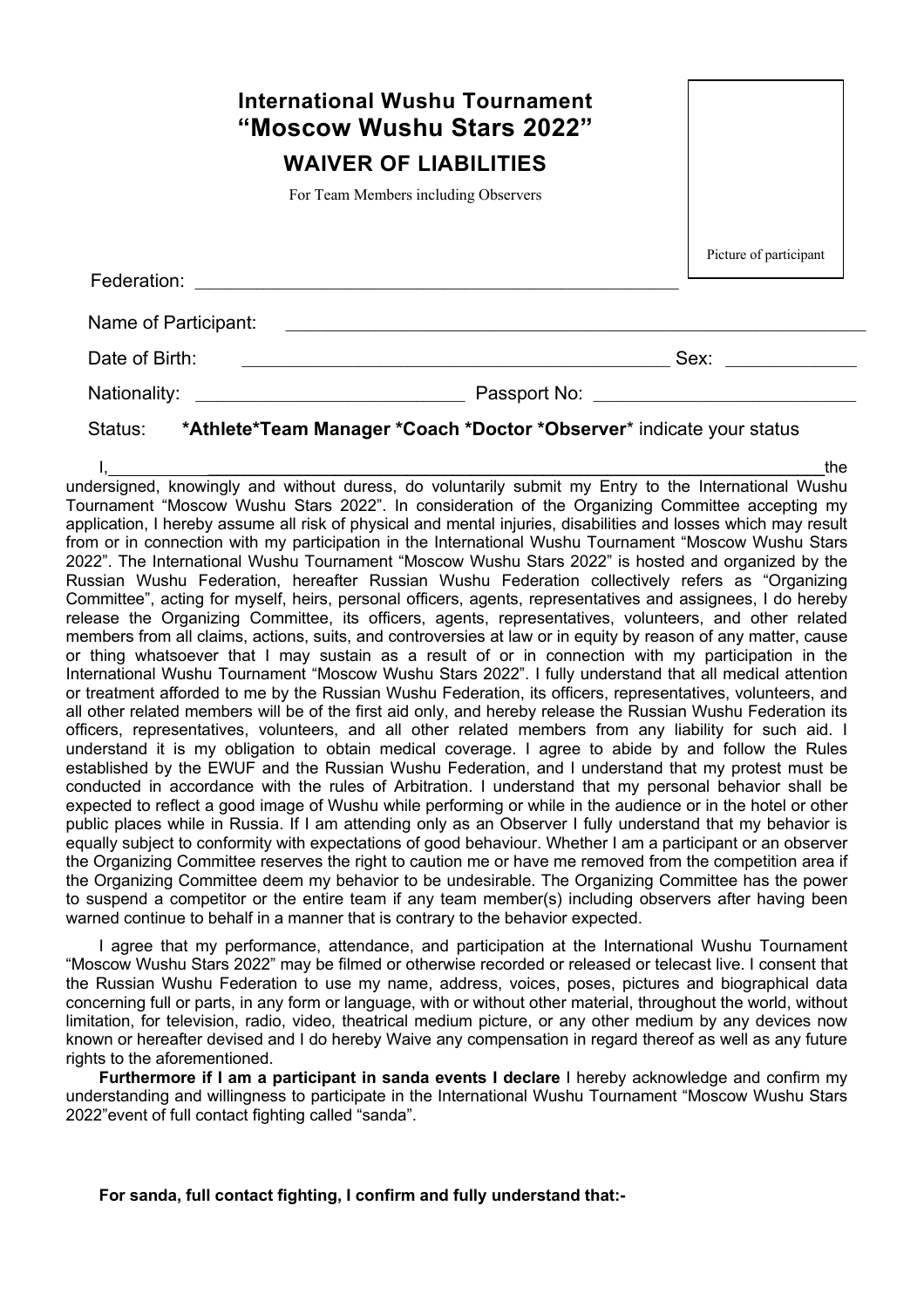- 1. I have studied sanda, the art of Chinese full contact fighting.
- 2. Sanda fights take place on a raised platform called a Leitai and I am experienced competing on this.
- 3. I have studied the rules of sanda.
- 4. I have trained for and am ready to take part in sanda events
- 5. I have taken part in sanda events previously.

#### **I further confirm my full understanding of risks and dangers of participation in sanda:-**

- 6. I fully understand that sanda involves each opponent trying to hit the other with force.
- 7. That the use of the hitting force and other techniques are intended to cause damage to my body to cause me to retire from the fight.
- 8. That the use of the hitting force and other techniques are intended to cause sufficient trauma and or pain that may result in knocking me out.
- 9. I fully understand the risk of being hit to the head and that such hits will cause brain damage killing brain cells which cannot be replaced. Furthermore I fully understand that repeated hits to the head cause exponential brain damage irreversibly killing brain cells that may or will impede my mental faculties and cognitive processes.
- 10. I fully understand that brain damage in full contact sanda can leave me impaired at various levels of cognitive disability and or immobility.
- 11. I fully understand that damaged received in full contact sanda can be fatal either at the point of being hit or at a later time.
- 12. I fully understand that the Organizing Committee and others associated with the hosting of the full contact sanda events cannot prevent me from being hit and or receiving injury and potential brain damage and I exonerate them from any and all responsibility and liability regarding any injury or being killed as a result directly or in directly attributed to my participation in the full contact sanda events.
- 13. Concerning the raised platform (leitai) I fully understand that by the nature of it having edges it means that should I fall on the edge of the platform I can be severally injured or killed by but not limited to breaking my back or neck.
- 14. Concerning medical treatment on site I fully understand and accept that treatment for brain damage cannot be expected at the site of the event and that removal from site to hospital can in itself add to the condition of such an injury.

I have been informed about and assume full responsibility for any eventual risk of injury, damage to my health or death which may result from taking part in this kind of event".

Before signing this declaration I and my coach and Team Manager, plus if applicable my parent/guardian, have been given the opportunity to discuss the dangers associated in full contact sanda conducted on a Leitai with both an Technical Committee representative and a medical doctor and having done so and with my full understanding of the risks I declare I am prepared and willing to participate in the International Wushu Tournament "Moscow Wushu Stars 2022"insanda events and too sign the waiver of responsibility.

I the below signed participant, parent/guardian and coach have read and fully understand the waiver listed above.

(Signature of Parent or Legal Guardian is required if participant is under 18) in all cases certified by Team Manager